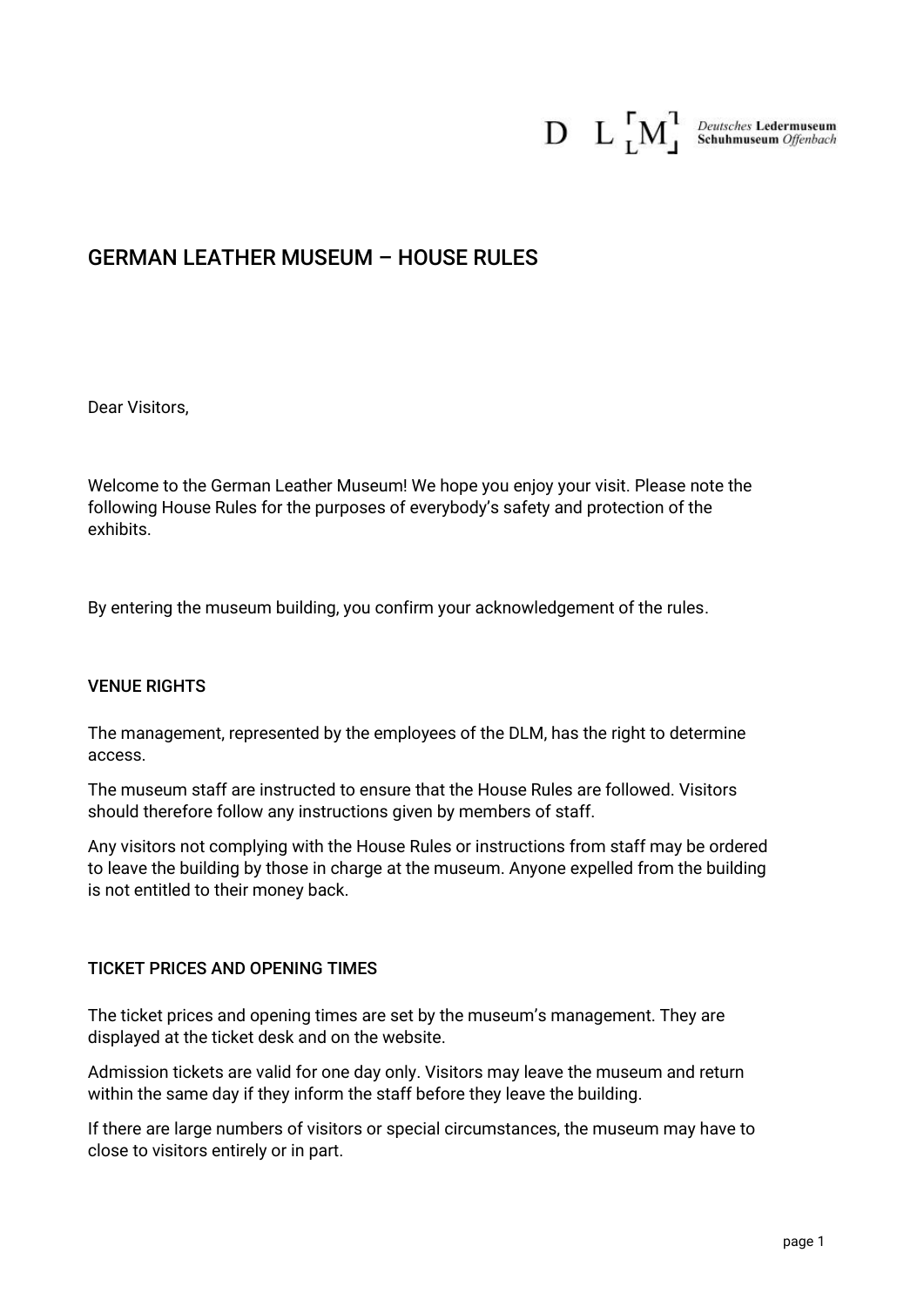#### CONDUCT IN THE MUSEUM

To prevent any damage to the exhibits, we ask that you please do not touch anything. Objects intended to be touched are labelled accordingly.

Smoking, including of e-cigarettes, is prohibited throughout the museum.

Pets are not permitted in the museum building.

You may not consume food or drink in the exhibitions. This is to ensure the space remains clean and tidy and the exhibits protected. Visitors are also prohibited from carrying any liquids with them.

We particularly enjoy welcoming our younger visitors, but children under 12 years old may only visit the museum accompanied by an adult.

Parents, teachers and accompanying adults must take responsibility for supervision and the appropriate behavior of the group throughout the visit.

Display cases must not be used as surfaces to write on. Only pencils and crayons may be used in the exhibition spaces.

Visitors will be liable for any damage to exhibits, the building, or permanent or temporary fixtures and fittings caused by them directly or indirectly. Parents are responsible for their children.

Wheelchairs, be they manual or electric and suitable for internal use, can be used on our premises. We will be happy to provide you with a wheelchair or rollator on request free of charge.

Private strollers for children can be taken into the exhibition rooms. A baby-changing station is available on the ground floor.

Use of skateboards, inline skates, scooters, etc. is not permitted in the museum.

If the alarm sounds, visitors should follow the instructions and announcements of the museum staff. The escape routes are signposted.

Thoroughfares and emergency exits must remain clear. Emergency exits may be used in emergencies only.

## LOST PROPERTY

If you find any lost items in the museum, please hand them in to the front desk. Lost property will be dealt with according to statutory provisions.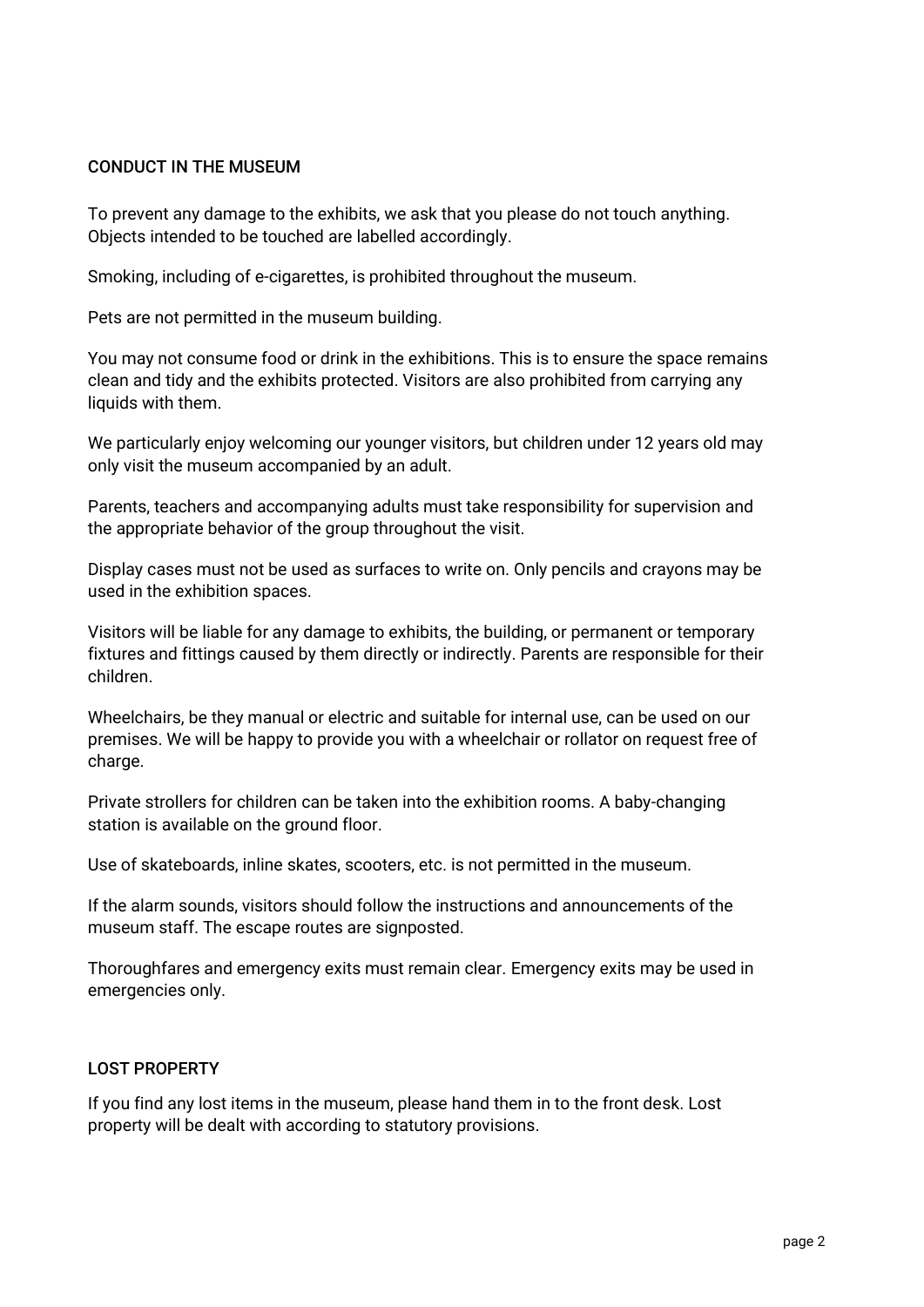# LOCKERS

Lockers are available on the ground floor for you to leave items of clothing and bags. Please empty the locker you have used before leaving the museum. Visitors are not permitted to take keys with them when they leave the museum. The museum retains the right to open any closed lockers after 72 hours and to empty them and treat their contents as lost property. The museum accepts no responsibility for loss or damage of the items left in the closed lockers. It will likewise accept no liability for any loss of money or valuables.

# PHOTOS AND FILM OR AUDIO RECORDINGS

Visitors may take photographs or record videos for personal use provided they do not use a flash, tripod or selfie stick. Exceptions are clearly marked in the exhibition. The privacy rights of other visitors and the museum staff must be taken into account here. We would like to point out that publication of photos on the internet and on social media does not constitute personal use and may contravene copyrights.

Those wishing to take photos or make film or audio recordings for commercial or editorial purposes must obtain written permission from the DLM. To do so, please contact us in advance of your visit. Commercial use of photographs or recordings is not permitted without advance approval from the DLM.

## ENTRY INTO FORCE

The House Rules are applicable with immediate effect. They are displayed in the entrance area of the museum building and can be viewed at any time.

We will be happy to answer any questions you may have.

We hope you enjoy your visit!

(Colta to

Dr. Inez Florschütz, Museum Director